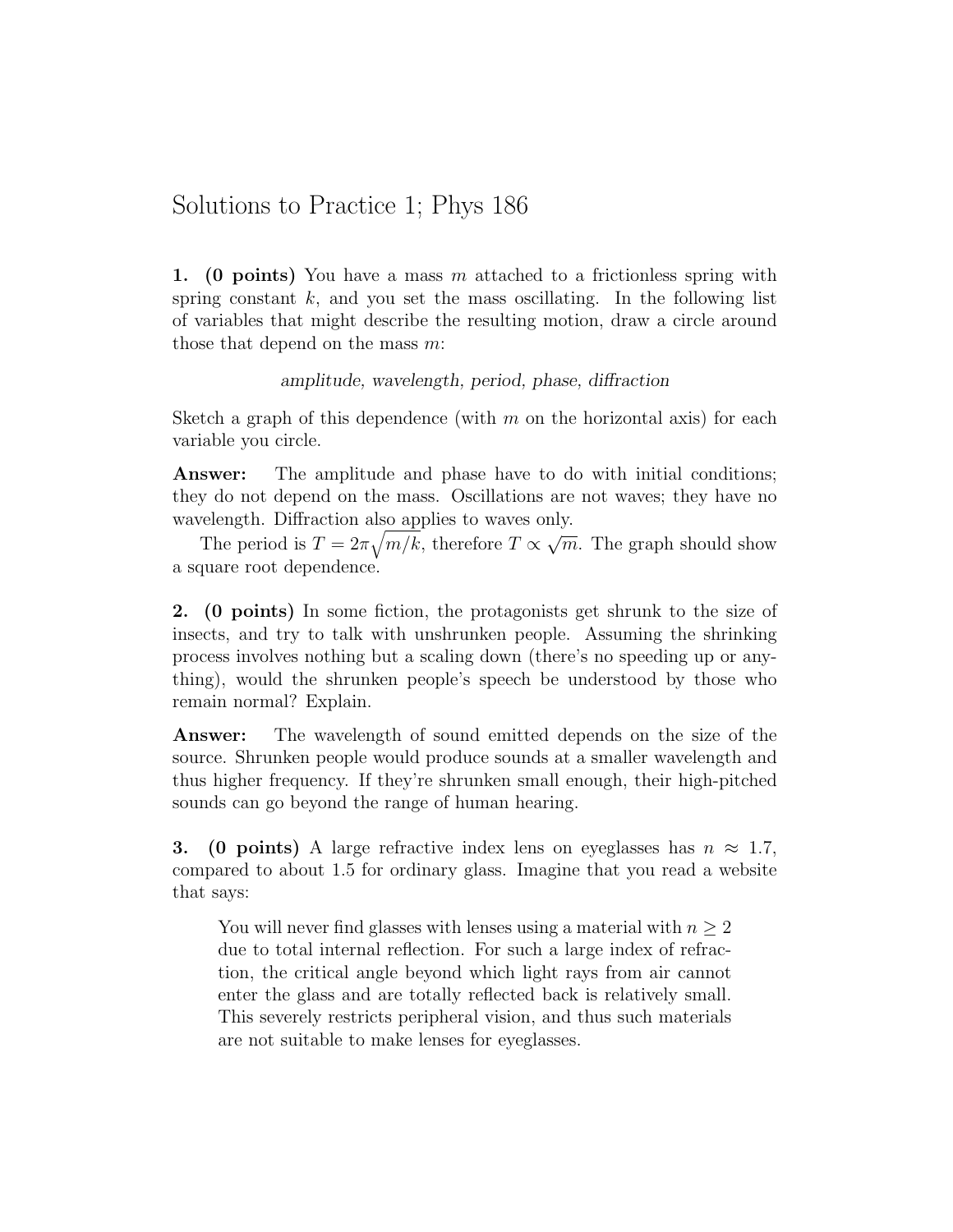Does this seem correct, or is it yet another example of the sort of nonsense you can find on the web? Whatever your answer is, support it with a quantitative argument.

Answer: This is nonsense. You cannot have total internal reflection for a light ray going from a small index of refraction medium (air) into a larger index of refraction medium (eyeglasses). Calculate the critical angle, for  $\theta_2 = 90^\circ$  in  $n_1 \sin \theta_1 = n_2 \sin \theta_2$ . This gives a critical angle

$$
\theta_1 = \sin^{-1} \frac{n_2}{n_1} = \sin^{-1} 2
$$

There is no angle with a sine of 2 or larger. Every light ray from the air will be able to enter the eyeglass lens.

4. (0 points) You have an electric dipole arranged on the y-axis: a  $+q$ charge at  $x = 0$ ,  $y = a$  and a  $-q$  charge at  $x = 0$ ,  $y = 0$ . The charges are connected by a rigid rod, so the distance between them never changes.



(a) Find an expression for the total electric field created by this dipole on a point on the x-axis, for  $x > 0$ . (Find the x- and y-components of this electric field.)

**Answer:** The magnitudes of the electric fields due to the  $+q$  and  $-q$ charges are

$$
E_{+} = \frac{kq}{r^2} \qquad E_{-} = \frac{kq}{x^2}
$$

The distance to the  $+q$  charge is  $r =$  $x^2 + a^2$ . We now get the x- and y-components, using the angle  $\theta$  between the x axis and the electric field due to the  $+q$  charge:

$$
E_{+x} = \frac{kq}{r^2} \cos \theta = \frac{kqx}{r^3} = \frac{kqx}{(x^2 + a^2)^{3/2}} \qquad E_{-x} = -\frac{kq}{x^2}
$$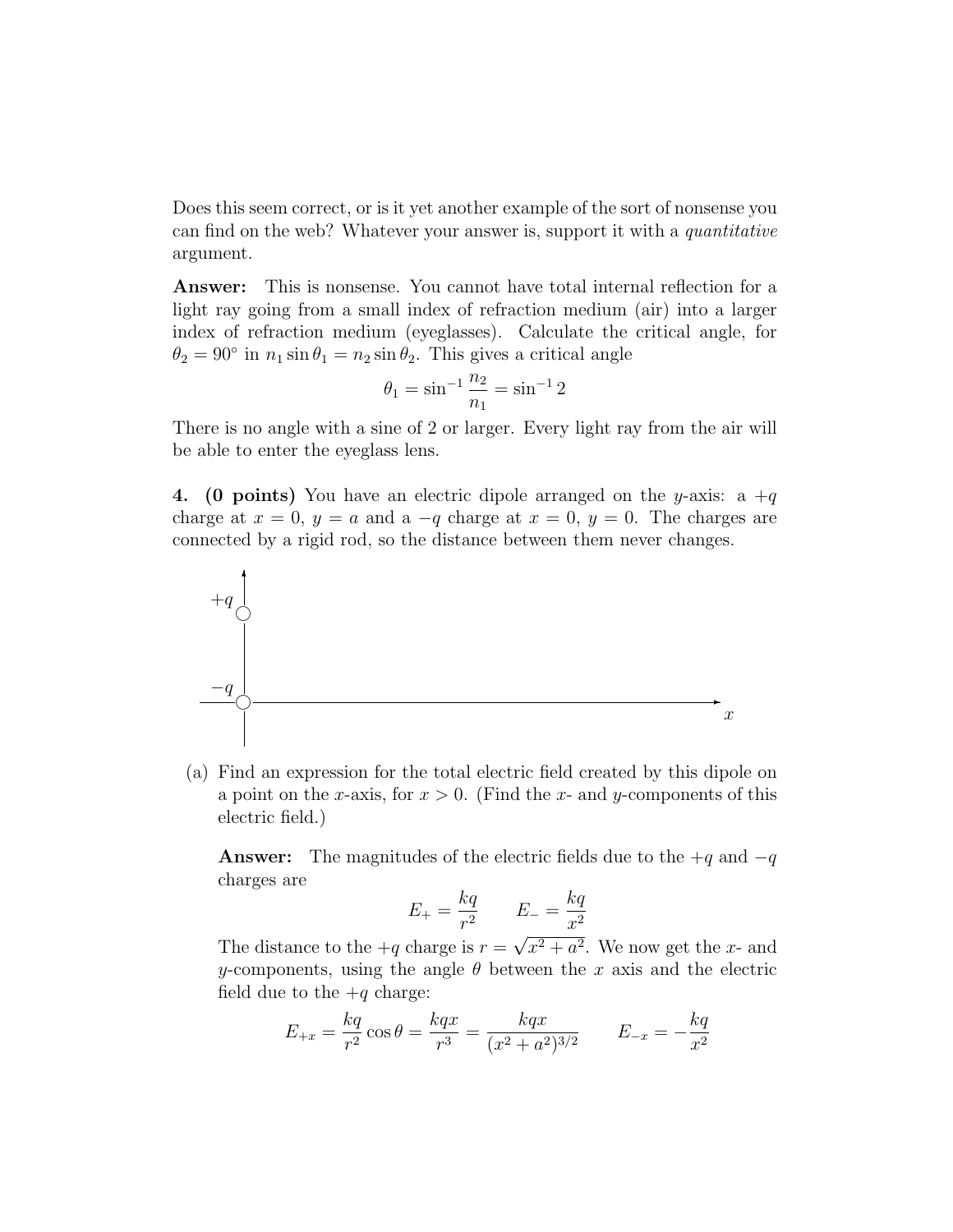$$
E_{+y} = -\frac{kq}{r^2} \sin \theta = -\frac{kqa}{r^3} = -\frac{kqa}{(x^2 + a^2)^{3/2}} \qquad E_{-y} = 0
$$

Adding the components up, the total electric field is

$$
E_x = kq \left[ \frac{x}{(x^2 + a^2)^{3/2}} - \frac{1}{x^2} \right] \qquad E_y = -\frac{kqa}{(x^2 + a^2)^{3/2}}
$$

(b) Calculate the total force the first dipole exerts on another dipole further down the x-axis, with the  $-q$  charge located at  $x = 7a$  and the  $+q$ charge at  $x = 8a$ . Express the x- and y-components of this total force as numbers multiplying  $kq^2/a^2$ —find these numbers. Hint: The numbers you find should be between  $10^{-3}$  and  $10^{-4}$  and positive, for both the  $x$ - and  $y$ -components of the total force.

$$
+q
$$
\n
$$
-q
$$
\n
$$
-q
$$
\n
$$
-q
$$
\n
$$
-q
$$
\n
$$
-q
$$
\n
$$
-q
$$
\n
$$
-q
$$
\n
$$
-q
$$
\n
$$
-q
$$
\n
$$
-q
$$
\n
$$
-q
$$
\n
$$
-q
$$
\n
$$
-q
$$
\n
$$
-q
$$
\n
$$
-q
$$
\n
$$
-q
$$
\n
$$
-q
$$
\n
$$
-q
$$
\n
$$
-q
$$
\n
$$
-q
$$
\n
$$
-q
$$
\n
$$
-q
$$
\n
$$
-q
$$
\n
$$
-q
$$
\n
$$
-q
$$
\n
$$
-q
$$
\n
$$
-q
$$
\n
$$
-q
$$
\n
$$
-q
$$
\n
$$
-q
$$

Answer: Multiply the charge with the electric field from (a) for both charges in the second dipole, and add all the  $x$ - and  $y$ -components up separately. We get

$$
F_{-x} = -kq^2 \left[ \frac{7a}{(a^2 + 49a^2)^{3/2}} - \frac{1}{49a^2} \right] = 6.1 \times 10^{-4} \frac{kq^2}{a^2}
$$

$$
F_{+x} = kq^2 \left[ \frac{8a}{(a^2 + 64a^2)^{3/2}} - \frac{1}{64a^2} \right] = -3.6 \times 10^{-4} \frac{kq^2}{a^2}
$$

$$
F_x = F_{-x} + F_{+x} = 2.5 \times 10^{-4} \frac{kq^2}{a^2}
$$

$$
F_{-y} = \frac{kq^2a}{(a^2 + 49a^2)^{3/2}} = 28.3 \times 10^{-4} \frac{kq^2}{a^2}
$$